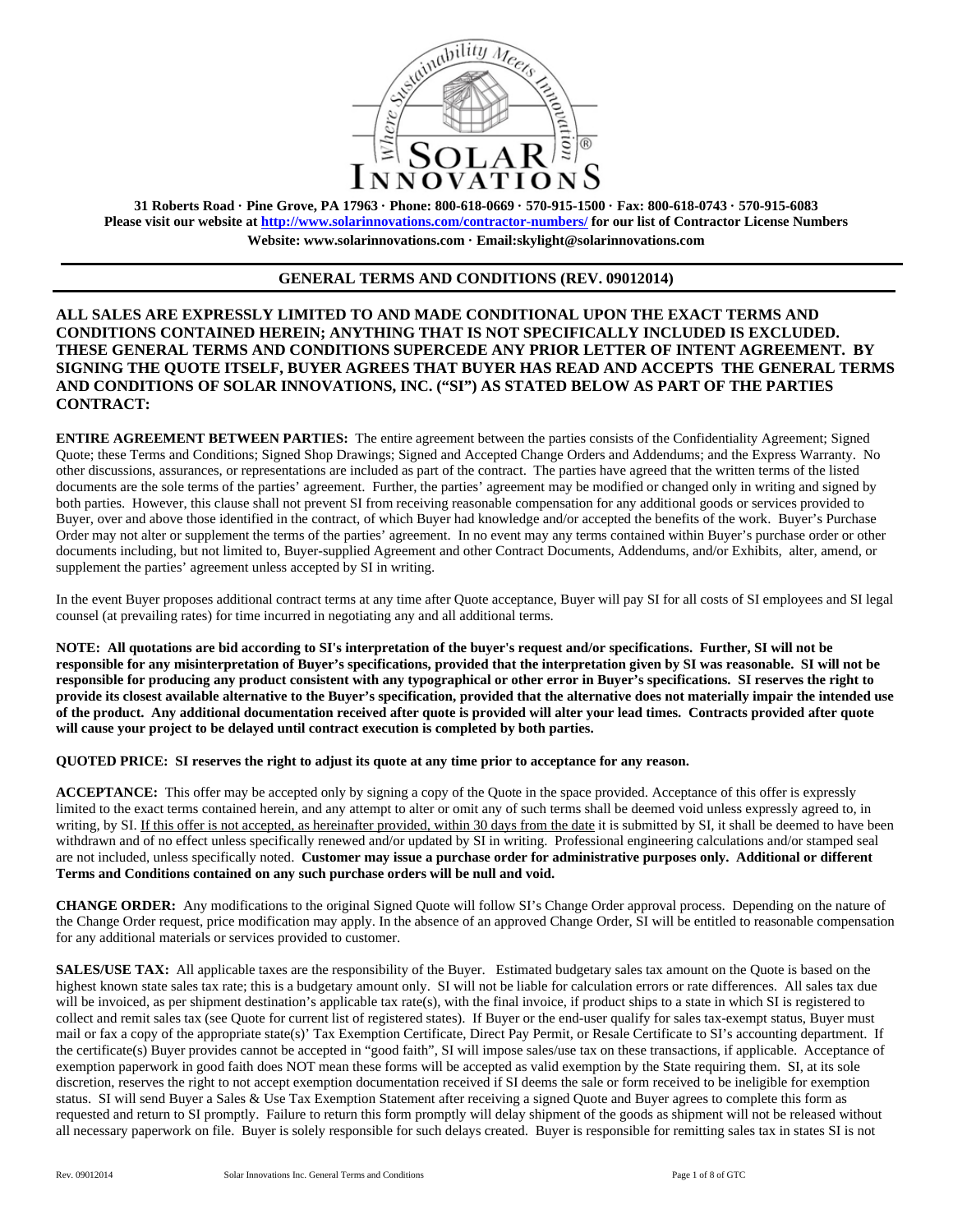registered to remit sales tax. If SI is installing this product, sales tax will not be applicable. SI may be responsible to remit use tax if SI is performing installation services.

**OTHER TAXES:** Prices on the goods are exclusive of all Federal, State, Municipal, Sales, Use, or any other type of tax, including, without limitation, taxes on manufacture, sales, receipts, gross income, occupation, use and similar taxes, unless otherwise stated. Any other type of tax not specifically included in Quote that may arise or is assessed as a result of this purchase will be the responsibility of the Buyer. Buyer agrees to assume responsibility for any applicable tax, unless agreed to by SI in writing prior to Quote Acceptance.

**STANDARD TERMS:** Any orders less than \$5,000.00 must be paid in full at the time the order is placed. Orders totaling between \$5,000.00 and \$10,000.00 and ALL orders shipping outside of the United States must be paid in full prior to shipment (50% deposit due with signed quote/50% paid two weeks prior to shipment). Projects that are greater than \$10,000.00 follow standard terms of 50% deposit due with signed Quote; 40% paid 2 weeks prior to shipment; 10% paid with a certified check or wire transfer at time of shipment, subject to credit approval. Payment terms are applied independently to each partial shipment pursuant to the Quote. Deposit payment is due within one week of receipt of signed Quote. Any delay in deposit payment may delay the release of project to drafting. Drafting lead times will increase at least one day for each day in delay until payment is received based on drafting resource availability. SI may release the project into drafting and/or production at its sole discretion. SI's decision to do this will in no way affect the Buyer's responsibility with regard to Cancellation policy. Custom payment terms can be requested on a per project basis and granted with credit approval and written confirmation from SI. Any payments made prior to shipment will require verification of funds if not paid by certified check or wire transfer before material will be released for shipment. SI may require a personal guarantee and/or joint check agreement. At any time at the sole discretion of SI, SI retains the right to amend these payment terms. Payments will be applied to outstanding invoices at the discretion SI.

Buyer grants a security interest in all deposits/payments made for any project by Buyer. In the event of any payment default by Buyer, Buyer authorizes Solar to apply any deposit/payment for any other project towards the past due amount. Solar's duty to perform the project(s) associated with any applied deposit/payment shall be suspended until such time as deposit(s)/payment(s) are restored.

Credit cards will not be accepted for international shipments. Credit cards with international addresses will not be accepted. Check or wire transfer will be accepted for international payment. All checks must clear Buyers bank before shipment.

**JOINT CHECK AGREEMENT:** SI will require, for all new Buyer's purchasing product for resale with no credit history with SI, a Joint Check Agreement to be completed by Buyer and Buyer's buyer. SI reserves the right to require a Joint Check Agreement to be completed by ANY Buyer and Buyer's buyer, regardless of history with SI.

**LICENSES/FEES/PERMITS/INSPECTIONS:** Any and all applicable licenses, fees, and/or permits required for the Project are the sole responsibility of the Buyer. Where applicable, Buyer shall secure and pay for all permits, fees, licenses, and inspections by all government agencies necessary for proper execution and completion of SI's work. Buyer shall be liable to SI for all costs incurred by SI as a result of the Buyer's failure to secure and pay for any permits, fees, licenses, and inspections necessary for proper execution and completion of SI's work. Buyer is required to obtain approval/acceptance from Local Code Officials with regard to product manufacturing, specification, and performance prior to quote acceptance. To the fullest extent of applicable law, SI does not accept liability for product non-conformance to local building code regulations. It is also Buyer's responsibility to evaluate and determine whether installation of SI's product will impair the function or void the warranties associated with other structures/property of buyer.

Buyer is solely responsible for compliance with any and all building codes. Buyer is required to obtain approval/acceptance from any State, Local, or other Code Officials with regard to product manufacturing, specification, performance, and safety requirements prior to quote acceptance. SI does not accept liability for product non-conformance to state or local building code regulations. It is also Buyer's responsibility to evaluate and determine whether installation of SI's product will impair the function or void the warranties associated with other structures/property of buyer.

Integration of new structures with existing structures involves the risk of damage to existing structures. Existing structures can crack or fail during construction through no fault of SI. In the absence of negligence on the part of SI, SI is not liable for any damage caused to existing structures during the process of erection and integration of the SI product into existing structures. In that event, customer assumes all responsibility and costs for the replacement or repair of the existing structure (including any of its components), as well as any rework required by SI to uninstall or reinstall any SI products.

**CONTACT INFORMATION:** The name, address, and phone number of the project owner and all pertinent points of contact (Architect, General Contractor, etc.) will be required on the Job Specific Information Form to be submitted with Buyer-Signed Quote. Buyer hereby warrants and certifies that the information being provided is correct, especially the accurate jobsite address and owner identification. Buyer will be responsible to pay any damages, losses, costs, or expenses incurred by SI resulting from Buyers' failure to provide correct information, including any inability of SI to effectively assert a lien against the correct property.

**DRAWING APPROVAL:** By approving Shop Drawings, the Buyer and/or its agents are accepting full responsibility for dimensions, details, and criteria listed. Please note that Signed/Approved Shop Drawings will dictate fabrication. SI recommends consulting with an industry professional prior to approving Shop Drawings, as SI will not be held liable or responsible for any alleged inaccurate dimensions or specifications approved by the buyer through the initial submission of specifications or as approved on the Signed Shop Drawings or any resulting delays. In signing this Quote, Buyer understands and accepts the Quote and its components, including, but not limited to, and where applicable, glass tint, glass clarity, and color selection.

**Buyer assumes all liability for contents of final Shop Drawings that Buyer has approved in writing. Any alterations to projects which require engineering re-evaluation or revised drawings will be charged to the customer at \$75.00 per hour standard. Buyer is required to sign a change order accepting the additional time and applicable costs before any revision work will begin. Lead times will increase at least one day for each day in delay until Change Order has been accepted. Additionally, lead times may be extended based on the nature of the change order and business conditions at time of Change Order acceptance.**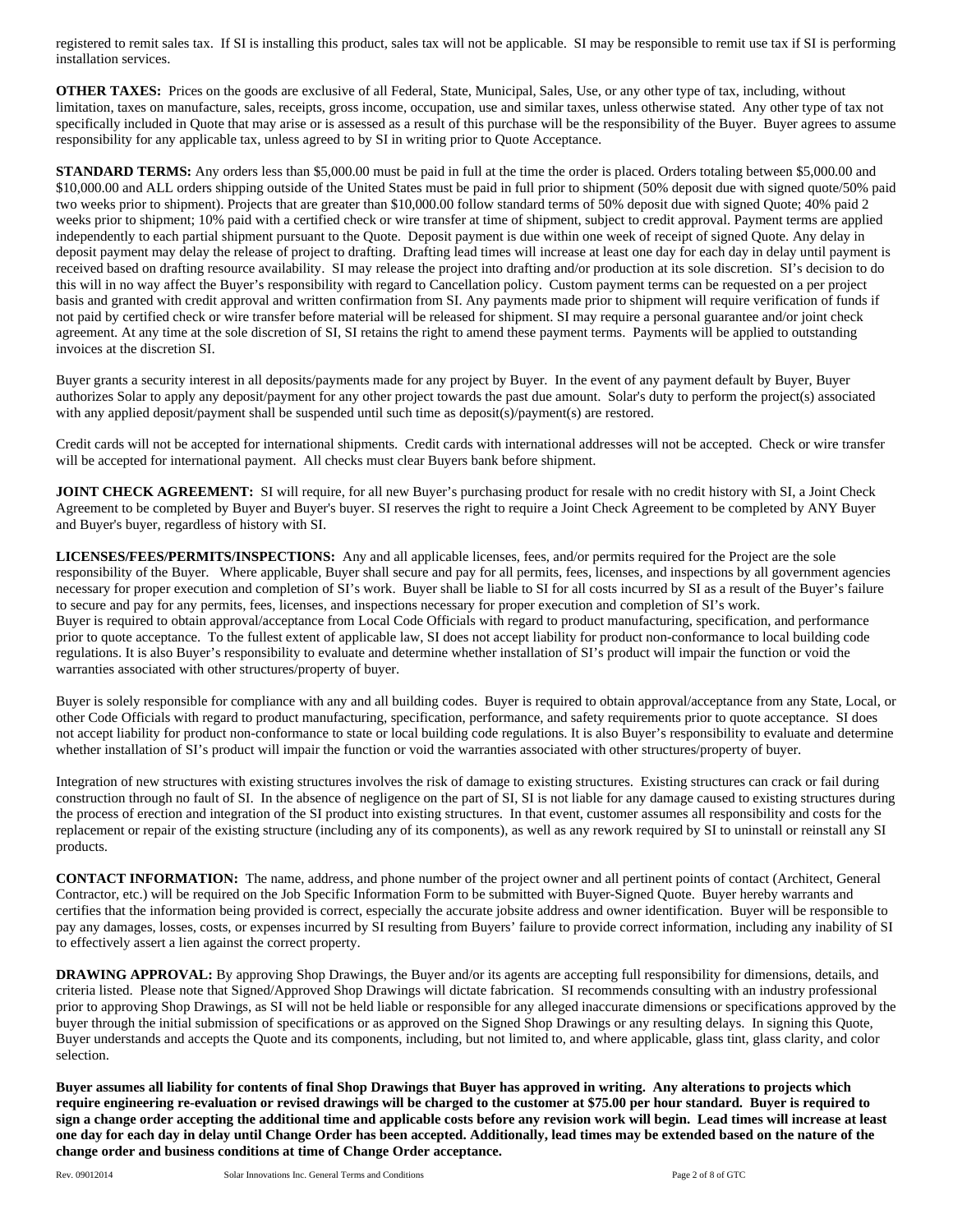**BUYER IMPACT**-**ESTIMATED LEAD TIMES:** Project estimated lead times are noted on the Project Schedule provided with the Quote. Note: **Glass sizes exceeding 40 Sq. Ft. may extend lead times due to large glass fabrication lead times.** Prompt receipt of Buyer-Signed Quote, and Buyer approval of Shop Drawings are necessary to maintain established lead times. Any delays by Buyer in these regards will adversely affect noted lead times. All lead times are subject to change based upon material availability or other situations beyond SI's reasonable control. Any delay in payment may also result in a delay in lead time and/or shipment of your project. All monies due must be paid upon receipt of invoice. Verification of funds will be required. In the event that there are any outstanding monies owed to SI for any reason, SI reserves the right to delay production or hold a shipment on any job until such time as all invoices have been paid in full.

**CONDITIONS/DELAYS:** All orders or contracts, whether or not Fast Track (accelerated lead time option added), are accepted with the understanding that they are subject to SI's ability to obtain the necessary raw materials, and all orders or contracts as well as shipments applicable thereto are subject to SI's current manufacturing schedules and government regulations, orders, directives, and restrictions that may be in effect from time to time. SI will not be liable for any delay in the performance of orders or contracts, in the delivery or shipment of goods, or for any damages suffered by Buyer by reason of such delay, when such delay is, directly or indirectly, caused by, or in any manner arises from fires, floods, accidents, civil unrest, acts of God, war, terrorism, government interference or embargoes, strikes, labor difficulties, shortage of labor, fuel, power, materials or supplies, transportation delays, or any other cause or causes (whether or not similar in nature to any of these hereinbefore specified) beyond SI's reasonable control.

**BUYER IMPACT-INCREASED COST RISK:** Buyer's failure to submit Signed, Approved Shop Drawings within 90 days from date of submission by SI, or any other cause that is beyond the control of SI, regardless of timing, may result in the price of goods being increased by an amount equal to any increase in the cost of materials incurred by SI, plus a reasonable mark-up for overhead and profit. Increases in the contract price due to the aforementioned will follow the SI Change Order process. Buyer agrees to sign and approve said Change Orders.

**UNFORESEEN PRICE INCREASES:** Where the price of the material, equipment, energy, or other indirect/direct associated costs (if applicable) increases in excess of 5% during the term of the contract through no fault of SI, the contract sum shall be equitably adjusted by Change Order. A significant price increase means a change in price from the date of the contract execution to the date of performance. Buyer agrees to sign and approve said Change Orders.

**SITE PREPARATION:** This paragraph also applies to both SI installed products and shipped products. Buyer is solely responsible to ensure that site is ready and prepped based on the approved shop drawings for either SI's product or installation crew arrival, including but not limited to rough opening dimension, base wall preparation, curb preparation, etc. Solar has provided project specific drawings based on information provided by the Buyer. In doing so, SI (has) relied on the accuracy of all such information. Buyer warrants that all information it provided is accurate. SI will not be held liable for any site conditions/installation concerns which are related to incorrect or incomplete information provided by Buyer, or any drawings approved by Buyer which contain erroneous information. Should SI be delayed at any time during installation or shipment at the fault of any other party including any other supplier, Buyer will be responsible for any and all additional costs incurred or required due to delay. SI may determine that delays require SI's installation team or product shipment to leave the job site and return at a later date at SI's sole discretion. Costs incurred plus reasonable mark-up for SI to re-deploy or re-ship will be the sole responsibility of the Buyer. If requested by SI, Buyer will sign and accept a change order accepting these charges even if change order is received after re-deployment or other delays are suffered.

Integration of new structures with existing structures involves the risk of damage to existing structures. Existing structures can crack or fail during construction through no fault of SI. In the absence of negligence on the part of SI, SI is not liable for any damage caused to existing structures during the process of erection and integration of the SI product into existing structures. In that event, customer assumes all responsibility and costs for the replacement or repair of the existing structure (including any of its components), as well as any rework required by SI to remove or reinstall any SI products.

**BUYER INSTALLATION:** Unless otherwise specifically provided, the Buyer has full responsibility for the installation of the goods, and SI shall not be responsible for any damages to the goods or any consequential or incidental damages by reason thereof. Upon request, SI may provide the contact information for independent installers who have experience in installing SI's products; however, SI shall not endorse, or be liable for, any work provided by said individual(s).

Buyer shall indemnify and hold SI harmless from any and all claims or causes of action relating to the installation by others of the product of SI. This duty to indemnify shall apply whether the product of SI was installed through a contractor hired by Buyer or any other party (including any independent installer whose name was provided by SI). Buyer's duty to indemnify SI shall apply to any and all claims or causes of action for bodily injury, property damage, or breach of contract made by any third party that alleges that the damages were caused, in whole or in part, by the manner of installing the product of SI. Buyer must provide independent counsel, at Buyer's expense, to defend SI from all claims in any lawsuit or claim in which it is asserted that the manner of installation of SI's products caused the damages. The duty to provide defense counsel at the expense of Buyer shall apply even if it is also alleged that the product of SI was defective or deficient in any way, provided that the manner of installation is alleged to have been a contributing factor to the loss. Further, Buyer shall have a duty to indemnify SI from any judgment in which Buyer or the installer retained by Buyer or other (including that installer's subcontractors) is determined to have been partially at fault for the loss. The duty to indemnify shall apply even if it is ultimately determined that the product of SI was deficient or defective, provided that the manner of installation is determined to have been a contributing factor to the loss. The parties agree that Buyer's duty to provide a defense and indemnify SI shall be to the fullest extent permitted under applicable law.

Rev. 09012014 Solar Innovations Inc. General Terms and Conditions **Page 3 of 8 of GTC SI INSTALLATION:** Installation services may be offered to Buyer at the sole discretion of SI. Buyer may request that SI install the product. SI reserves the right to decline any such request. If SI does perform the installation, Buyer agrees to accept the installation add-on as stated on the Quote. Costs are subject to final inspection of the job site conditions. SI quote does not include field measurements unless approved by SI in writing. If the product is installed above ground floor, a freight elevator of sufficient size, crane, hoist, or other type of acceptable equipment as to allow movement of materials without restriction must be available. If that is not available, there will be an additional charge for a different means of transportation and unloading. Installation may be noted as "plus expenses" which includes but is not limited to the following: lodging, food, tolls, parking, and unforeseen installation and construction costs. The above amount is calculated per job due to fluctuations in costs and conditions throughout our installation area. Demolition and removal of debris including removal by dumpster is not included in installation costs; should SI be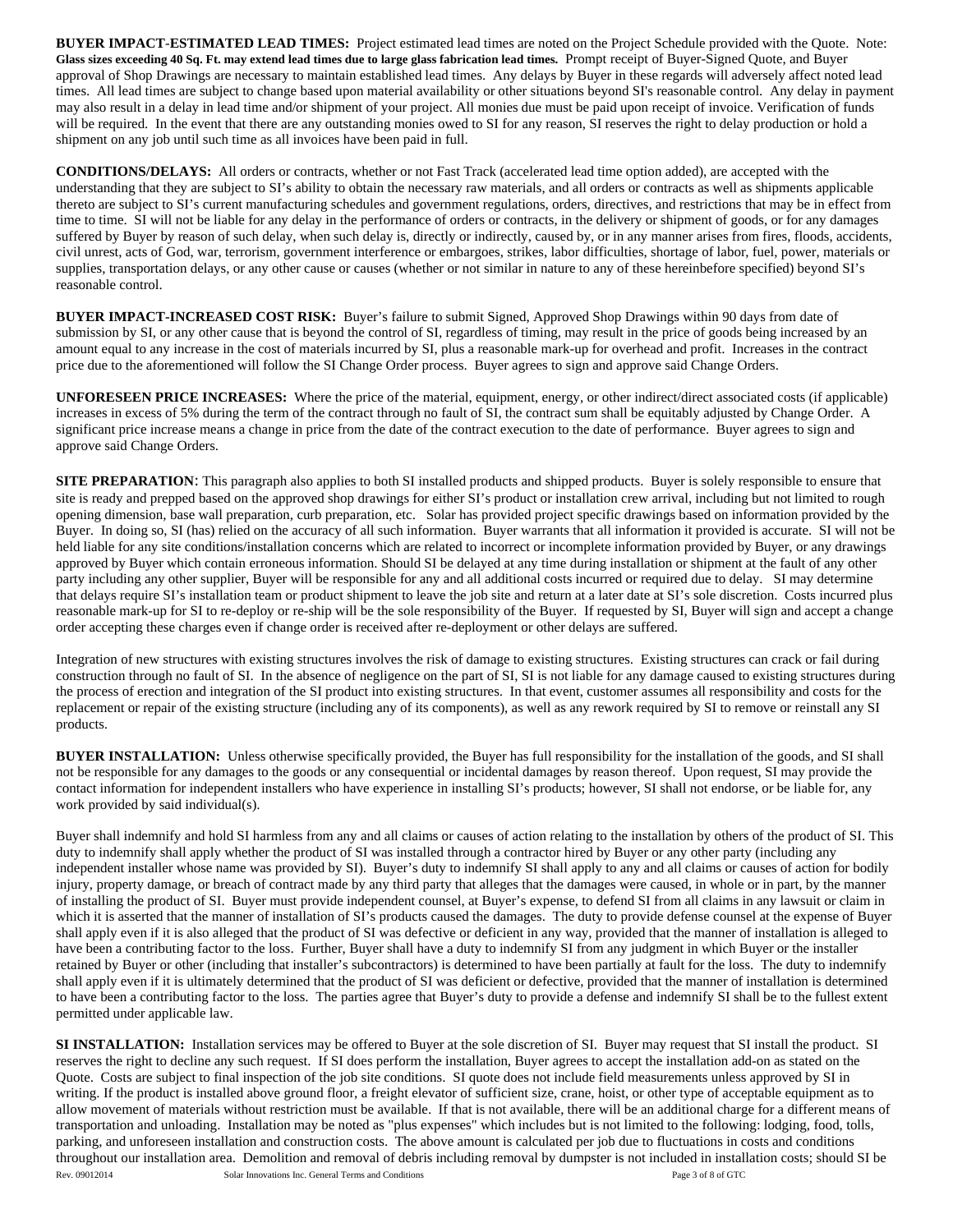forced to provide said dumpter or haul away debris, an additional charge will be required. All staging and scaffolding is not included in installation and must be provided by Buyer to SI, where applicable. Installation cost may be adjusted based on site conditions, Prevailing and Union Labor, or Demolition requirements where applicable. All working supervisor additions are accrued at a minimum charge of \$1,600.00 per 8-hour day per person plus expenses with an additional minimum charge of \$250.00 per hour per person beyond an 8-hour day unless otherwise agreed to by SI in writing. SI will not be held responsible for any damage to the premises or anything on or around the premises during the installation process or anytime before or thereafter, except in instances of gross negligence by SI. SI will not be held responsible for items that are lost, stolen, or damaged on the premises, from the premises, or around the premises, except in instances of gross negligence by SI. SI does not provide finishing services and will not be held responsible for finishing services required as a result of installation or any time before or thereafter. Should SI be delayed at any time for any reason during the installation process at the fault of any other party, Buyer will be responsible for any and all additional costs incurred or required due to delay. Costs incurred plus reasonable mark-up for SI to re-deploy will be at the sole responsibility of the Buyer. If requested by SI, Buyer will sign and accept a change order accepting these charges even if change order is received after re-deployment or other delays are suffered. SI assumes all shipments are to ground level only. Refer to Terms of Shipment section for further shipment information.

**SCHEDULING:** Final installation dates cannot be determined without receipt of signed shop drawings, all required payments, current site pictures showing site is ready for Install, and all other completed applicable paperwork. All installation dates are subject to SI availability at time of installation, coordination of the work with other contractors on-site, and appropriate weather for safe installation per product type and job site requirements. SI will not be liable for any consequential damages suffered by Buyer by reason of installation delay.

SI shall not be held responsible for delays due to events beyond SI's control including, but not limited to, acts of God, adverse weather conditions, supply shortages, supplier negligence, or Buyer/Contractor/Owner/Architect delays. Buyer/Contractor/Owner/Architect delays may result in additional fees being assessed. If requested by SI, Buyer will sign and accept a change order accepting these charges even if change order is received after re-deployment or other delays are suffered.

If Job Site is within 300 miles of Solar's Pine Grove, PA, corporate facility, field measures will be scheduled within 2 weeks of date of written notification of site readiness, conditioned on the receipt of required payment and project information determined at the sole discretion of Solar Innovations, Inc. If Job Site is more than 300 miles from Solar's Pine Grove, PA, corporate facility, field measures will be scheduled as determined at the time of Quote acceptance or upon notification of site readiness, conditioned on the receipt of required payment and project information determined at the sole discretion of Solar Innovations, Inc. All Field Measure dates are subject to SI availability. SI will not be liable for any consequential damages suffered by Buyer by reason of delay in field measure.

**INSTALLATION PAYMENT TERMS:** 50% due upon arrival of crew/start of installation, 50% due upon substantial completion of installation services, prior to SI's departure unless otherwise outlined on project payment terms.

**JOB MEETINGS:** Attendance at progress or coordination meetings shall only be required during actual onsite activity. Any other meetings shall be by telecommunication participation, unless agreed to in writing and Buyer agrees to time and expenses billing for meeting attendance.

**CLEANING:** SI does not include any cleaning of glazing or surfaces prior to final inspection or substantial completion inspection. An industry expert in the cleaning of glazing and other materials should be consulted to ensure construction debris or dirt does not damage the glass or surface finish.

**FIELD TESTING**: Customer acknowledges that, despite the best efforts of any manufacturer and/or installer, glass products have an inherent risk of failure in field testing. Transportation, installation and reasonable care and maintenance, etc. can affect the immediate performance of the products. In the event Customer's project involves field testing, Customer agrees that SI will be given the opportunity to investigate and evaluate any field testing failures involving its product or work. Consistent with AAMA 502-12 and/or AAMA 503-08, SI will be given every reasonable opportunity to remediate any failures that customer or any other party attributes to SI.

All field testing requirements must be disclosed in writing by Customer prior to issuance of the Quote and must be specifically included on Quote by SI as an independent line item. All field testing must be executed in accordance with AAMA 502-12 and/or AAMA 503-08 standards, especially with reference to test method, sampling, and remediation. If field testing is not included as a line item on SI's Quote, Customer will pay all costs of SI's crews to investigate, evaluate, and remediate test failures. However, Customer will not be responsible for any such costs determined by SI to be due to the fault of SI.

**PUNCHLIST ITEMS:** Punchlist items must be documented in writing and signed off on by Buyer or Buyer's Authorized Representative prior to SI's departure from the site for SI to accept punchlist items. Buyer or Buyer's Authorized Representative MUST be available, at the time specified by SI's install crew, to conduct a walk through. Absence from the site at that time will be considered acceptance of the job as complete and free from punchlist items as documented by SI. Unless agreed otherwise in writing by SI, punchlist items will not be completed until payment is made in full for the original project, or a reasonable dollar value, determined in writing at the sole discretion of SI, is assigned to outstanding punchlist items.

**SERVICE WORK:** If Buyer requests work to be completed on-site in relation to this order or any subsequent orders in relation to this project, and it is found by SI that the work completed by SI was to correct errors, damage, inadequate installation, etc. by any other party, Buyer will pay SI for the reasonable cost of the service work and related expenses. Payment shall include the value of all parts provided, as well as to reimburse SI for related expenses and labor at its prevailing rates per man hour. (Presently \$75-150 per man hour, depending upon SI installation staff on site.) SI will maintain lien rights and the right to void warranty for lack of payment.

**ENERGY AUDIT SERVICES (ONLY applies when explicitly quoted):** As a PPL approved contractor, Energy Audit and Energy Efficiency services may be offered to Buyer at the sole discretion of SI. SI reserves the right to decline any such request. If SI does perform the service; Buyer agrees to accept that certain facets of the Energy Audit services as well as the Energy Efficiency services require an SI representative to be on the premises, and therefore, installation terms apply. Costs are subject to final inspection of the job site conditions. SI will not be held responsible for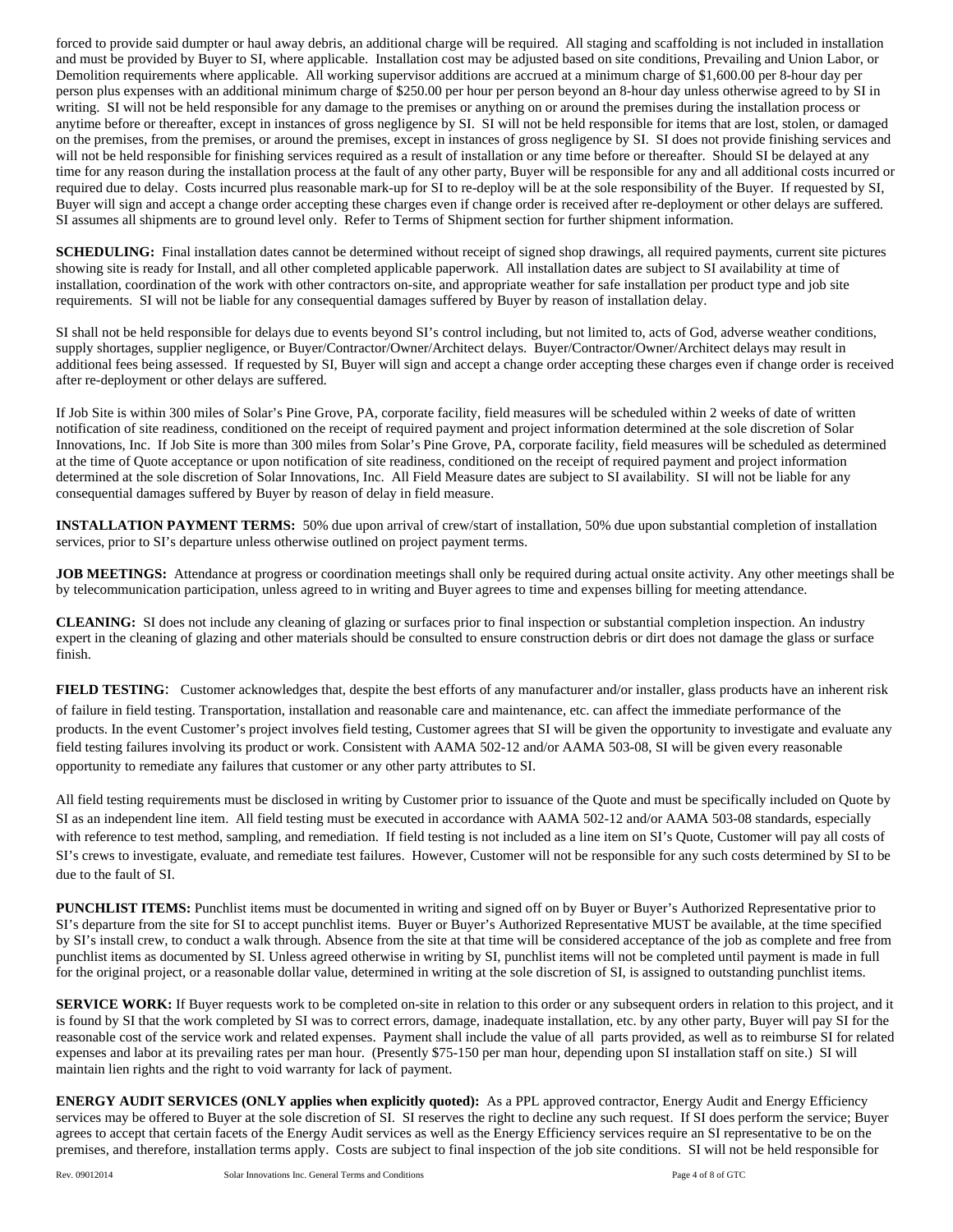any damage to the premises or anything on or around the premises during the installation process or anytime before or thereafter, except in instances of gross negligence by SI. SI will not be held responsible for items that are lost, stolen, or damaged on the premises, from the premises, or around the premises, except in instances of gross negligence by SI. SI does not provide finishing services and will not be held responsible for finishing services required as a result of Energy Audit and Energy Efficiency services or any time before or thereafter.

**CANCELLATION:** Upon receipt and acceptance of signed Quote by SI, an order can be canceled only with the written consent of SI. SI is entitled to recover the contract price; less only the costs saved by not being required to fully perform. In that event, payment to SI shall include but is not limited to, all costs and expenses incurred in SI's performance, as well as reasonable compensation for overhead and profit. SI shall have no less than thirty (30) days to provide to Buyer a calculation of the balance owed, in accordance with this paragraph, following receipt of notice of cancellation.

**CHARGEBACKS:** Buyer is not permitted to make chargebacks, deductions, or offsets against payments due under the terms of the parties' contract. Credits against payments shall be permitted only if agreed to in writing, by SI. Buyer will be responsible for all costs incurred by SI in contesting any chargeback or deduction against the amount due, including the labor costs incurred by SI for its employees in addressing or contesting the chargeback. Any unauthorized chargeback claims will result in the voiding of applicable warranties where allowed by law. Any credit card chargebacks by Buyer are costly to process and may subject the person making the chargeback to criminal and civil liability. Any credit card chargebacks will result in permanent cancellation of credit card purchasing privileges and the voiding of applicable warranties.

**TERMS OF SHIPMENT:** Terms of shipment are FOB SI dock (Pine Grove, PA). If accepted on Quote, SI will arrange shipment with a third party Common Carrier for the convenience of Buyer. Thereafter, the shipment of the goods shall be at Buyer's risk. SI shall use its best judgment in choosing the best third party Common Carrier for the specific shipment, however, SI shall not be held responsible nor liable for delivery by the third party Common Carrier. SI will work diligently with Buyer to resolve any issues with the third party Common Carrier. All claims and allowances for damage to the goods incurred in transit must be filed solely against and presented to the Common Carrier by the Buyer.

In case of delivery by SI's own fleet, SI shall not be responsible or liable for delay or damage to the shipment after it leaves SI's dock (Pine Grove, PA) irrespective of the cause of the delay or damage. In the event of damage during transit by SI's fleet, SI will re-fabricate the project in a time frame consistent with the original lead time in the Quote.

**TITLE:** Unless shipment is by SI's own fleet, title of the manufactured product passes to Buyer upon loading with Buyer's Common Carrier at SI's dock. SI shall retain a security interest in all such shipments until full payment is received. Upon transfer of title, all responsibility to insure any such shipment against loss rests solely with Buyer. If Buyer does not remove the goods from SI's property for more than fifteen (15) days from the date the goods are completed and ready for shipment, storage fees will be assessed at 2% of total contract price or \$200 per month, whichever is greater. SI retains title until storage fees due are paid in full..

**SI STANDARD SHIPMENT:** Quoted shipping cost is for a regular size Common Carrier Closed Trailer with crates being hand unloaded or removed with a forklift by the Buyer. SI will make every reasonable attempt to coordinate alternate arrangements between the Buyer and the Common Carrier; however, alternate arrangements are subject to availability and logistics at the time of shipment and are not available in all areas. Additionally, SI will select the common carrier that is best suited for SI's needs at the time of shipment. Buyer is solely responsible for increases in shipping costs if options outside of SI's standard shipment method are requested. Shipping cost may increase at the time of shipment. Buyer agrees to pay all associated shipping cost increases. If Buyer's request(s) includes and/or requires special crating, Buyer agrees to pay for increased costs, plus reasonable mark-up and to cover the increase in time and materials required for specialized crates. f requested by SI, Buyer will sign and accept a change order accepting these charges even if change order is received after re-deployment or other delays are suffered. SI will invoice Buyer accordingly. **Shipping cost included on Quote are the estimated shipping costs plus mark-up. Shipping costs may increase at the time of shipment due to actual project size, weight, carrier rates, and availability. It is Buyer's responsibility to pay all associated shipping costs and mark-ups proportionate to the original estimated shipping costs on the quote. Buyer is responsible for increases in shipping costs and agrees to pay for said increase in charges if applicable, SI will invoice accordingly.** 

**TRANSPORTATION CHARGES AND DAMAGED SHIPMENTS:** All costs of freight, transportation, or mailing, and all demurrage charges shall be paid by Buyer, unless SI has agreed in writing to make shipments on a prepaid basis. Buyer shall also pay for all increased freight rates, whether prepayment for freight rates has been made or not. Buyer shall not reject damaged shipments, but shall accept same and preserve its remedies against the appropriate party.

**SHIPMENT SURCHARGE:** Items shipped under this Agreement may be subject to a carrier specified shipment surcharge. The surcharge is updated on a routine basis and rises or falls in line with movements in fuel prices/carrier costs. SI may amend the shipment surcharge at any time immediately upon Notice to the Buyer. Buyer is responsible for increases in carrier specified shipment surcharges and agrees to pay for said increase in charges if applicable, SI will invoice accordingly.

**BUYER'S INSPECTION OF GOODS:** Not withstanding anything in these terms and conditions to the contrary, Buyer shall inspect the goods ordered upon receipt of same, and if the goods do not conform to the contract between Buyer and SI or are defective, Buyer shall notify SI in writing of such nonconformity or defect (and with accompanying pictures of defect or nonconformity) within five (5) business days and afford SI a reasonable opportunity to inspect the goods. Buyer shall not return any goods without the prior written consent of SI. If, in SI's opinion, the goods are defective or do not conform to the contract between Buyer and SI, SI shall furnish instructions for their disposition. Every claim on account of defective or nonconforming goods or due to any other cause shall be deemed waived by Buyer, unless made to SI in writing within five (5) business days of Buyer's receipt of the goods, to which such claim relates. Failure to give such notice shall be deemed acceptance of the goods by the Buyer.

**BUYER'S REMEDY:** Buyer's sole and exclusive remedy on account or in respect of nonconforming or defective goods shall be replacement or repair of such goods by SI at the original point of shipment. SI shall in no event be liable for the cost of any labor expended by others on any nonconforming or defective goods or for any special, direct, indirect, incidental, or consequential damages to anyone by reason of the fact that such goods are defective or nonconforming. SI SHALL NOT BE LIABLE FOR ANY OTHER COSTS, EXPENSES, CLAIMS, OR DAMAGES OF ANY KIND HOWSOEVER CAUSED, WHETHER FORESEEABLE OR NOT, INCLUDING (WITHOUT LIMITATION) ANY DIRECT,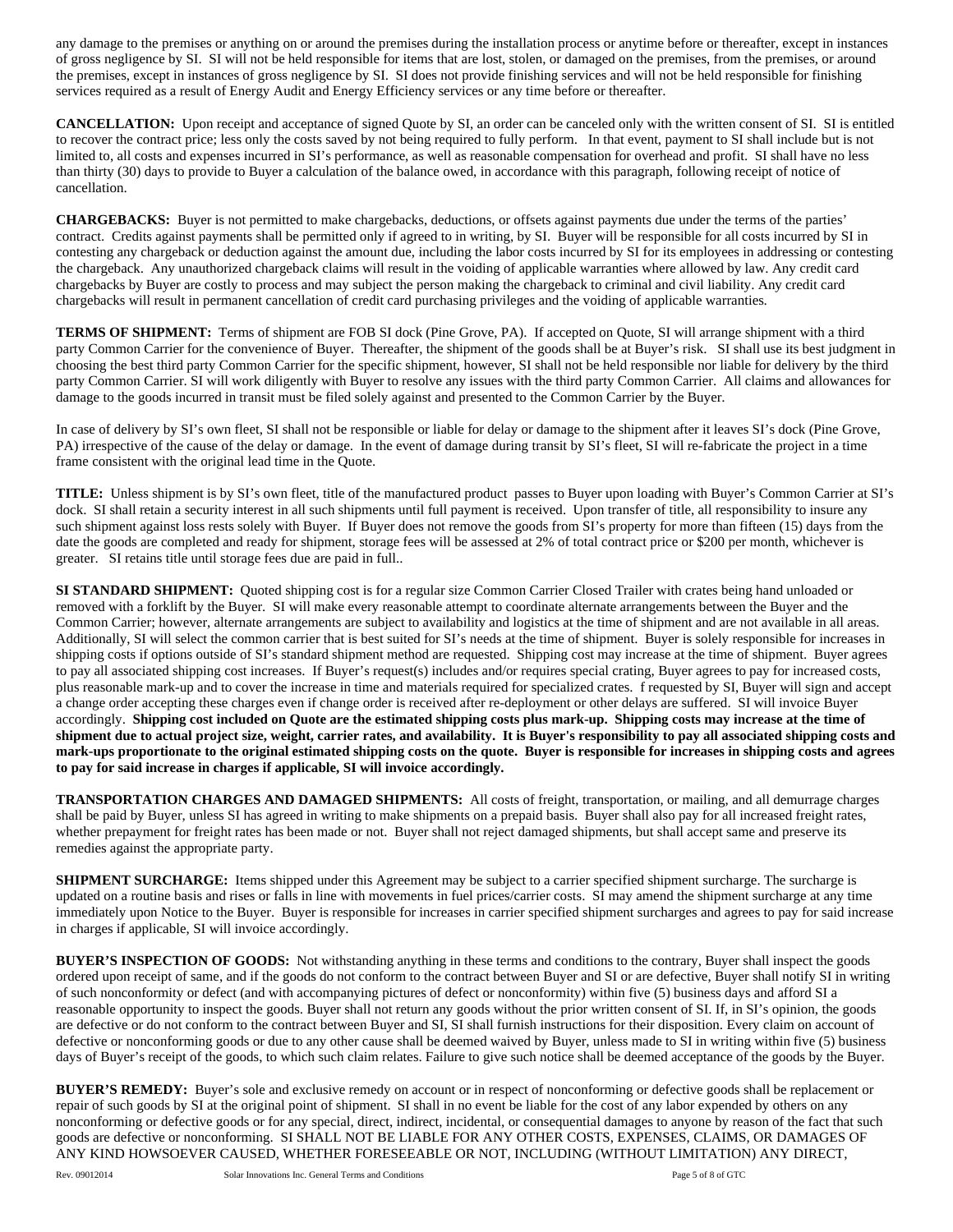INDIRECT, CONSEQUENTIAL, INCIDENTAL, OR SPECIAL DAMAGES. The Buyer, by acceptance of the Quote, expressly waives any right to all such costs, expenses, claims, and damages. Liability is limited to the cost of the defective part, but never more than the original contract price.

**BUYER REQUEST FOR ADDITIONAL MATERIALS/SERVICES:** SI will not grant any allowance or honor any back charge request for any alterations to the goods made by the Buyer or at the Buyer's direction, or back charges for any other reason by the Buyer. SI will accept no responsibility financially or legally for such actions. Custom jobs require numerous custom parts, and SI will be held harmless by the Buyer from any shortages, as long as it exercises due diligence in reducing such shortages. These types of requests shall follow SI's Service Proposal process. Any or all additional material needed to complete a job will be shipped standard ground.

**DEFAULT OF PAYMENT:** Final and full payment must be made within the specified timeframe of the contract terms and conditions. Buyer will be responsible for a finance charge of 1.50% per month on all past due amounts. The minimum monthly finance charge will be \$10.00 per month. Default of payment on any one (1) invoice by Buyer may result in full revocation of credit terms and place the entire account on credit hold. Buyer will be responsible for all reasonable attorney fees and other costs incurred in collecting any and all past due balances. Attorney's fees of 35% of the outstanding balance or \$200.00 per hour shall be conclusively presumed accepted, but shall not preclude SI from recovery of higher amounts, if reasonable.

## **FAILURE TO PAY IN ACCORDANCE WITH SI TERMS AND CONDITIONS WILL VOID APPLICABLE WARRANTIES WHERE ALLOWED BY LAW.**

**MECHANICS LIEN PROCESS:** It is standard operating procedure to send a Notice of Intent to File a Lien for ALL projects, in an effort to ensure SI is protected in case of lack of payment. SI reserves the right to file liens per the guidelines and timelines of the applicable state without reservation to protect SI's interests. In the event that SI asserts a mechanics lien against the owner of the property, Buyer will be responsible for all reasonable counsel fees, costs, interest, and charges incurred in pursuing the mechanics lien, even if those items are not recoverable against the owner.

**MECHANICS LIEN WAIVER:** Upon written request, SI will provide Buyer with a SI Conditional Lien Waiver if payment has not been received and/or a SI Unconditional Lien Waiver if payment has been received and funds verified. Execution of Buyer supplied lien waivers are at the sole discretion of SI and these forms must be supplied to SI with Signed Quote for review and possible conditional approval based upon information given at time of Signed Quote. Endorsement of a Buyer supplied lien waiver is at the sole discretion of SI. Buyer agrees that payment will not be withheld if the aforementioned Buyer lien waivers are not endorsed by SI.

**INSUFFICIENT FUNDS FEE:** Buyer will be charged a \$50.00 fee for any checks returned for insufficient funds.

**INSPECTION:** Buyer may request to inspect or provide for inspection of the goods ordered at SI's manufacturing site. Such inspection shall be so conducted, as not to interfere unreasonably with SI's operations by a written request with a minimum notice of a 1 (one) week.

**OPERABLE PRODUCTS:** SI shall not be liable for damage to Buyer's structure or items contained therein due to buyer misuse of product or failure to close product openings during inclement weather**.** Operable sloped and vertical vent products should not be operated when there is excessive snow, ice, or any other non-natural weight on the product. Operable sloped and vertical vent products must remain free of debris for proper operation. Operable sloped and vertical vent products should not be operated when the wind is blowing in excess of 50 mph, based on an exposure rating of B. Failure to comply with these limitations will void the warranty on the operable sloped and vertical vent products or any component thereof.

Because they have moving parts, operable skylights have a greater inherent risk for air and water infiltration and malfunctions through an outside agency. Items which cannot tolerate moisture should not be placed near/under the skylight's opening. Even if utilized on skylights, rain sensors can malfunction or user error (not closing the skylight) can create a hazardous environment for the items near/under the opening. Proper planning for the space below the skylight, and the space's contents, is critical for appropriate use. Solar Innovations, Inc. accepts no liability for damage on any good placed near/under the opening due to water penetration.

**PERMISSIBLE VARIATIONS, STANDARDS, AND TOLERANCES:** Except in the particulars specified by Buyer and expressly agreed to in writing by SI, all goods to be manufactured by SI shall be produced in accordance with SI's standard practices. All goods, including goods produced to meet exact specifications, shall be subject to tolerances and variations consistent with usages of the trade and regular factory practices concerning dimension, weight, finish, straightness, section, composition, and mechanical properties, normal variations in surface, internal conditions, quality, deviations from tolerances, and variations consistent with practical testing and inspection methods. All field testing to be coordinated and supplied by other, and is not included in the quote.

**GLAZING:** Variations in glazing tints occur in colors, coatings, and innerlayers and may vary by batch. Industry standards govern the acceptance of these variations. Monolithic glazing may cause condensation to occur on glass surface. SI recommends using insulated glass to minimize condensation caused by temperature differentials. Condensation may still occur in high moisture environments, such as pool enclosures or greenhouses.

## **SURFACE FINISHES:**

Paint: Variations in painted finish may occur due to conditions beyond SI's control, including differences in paint batches and metal thicknesses, per AAMA standards.

**Metal Clad:** Stainless steel/Copper cladding requires a splice for lengths over 120". Splice area to be determined, by SI at time of Shop Drawings for customer approval. Grain orientation must also be approved by customer. Orientations resulting in additional labor or material will result in additional charges to customer. Copper will patina at different rates based on exterior conditions.

Wood Veneer: Wood Veneering requires a splice for lengths over 120". Veneer must be protected from weather and finished with appropriate stain or paint immediately upon installation, failure to do so may void warranty. Variations in grain and color tint may occur as wood is a natural product.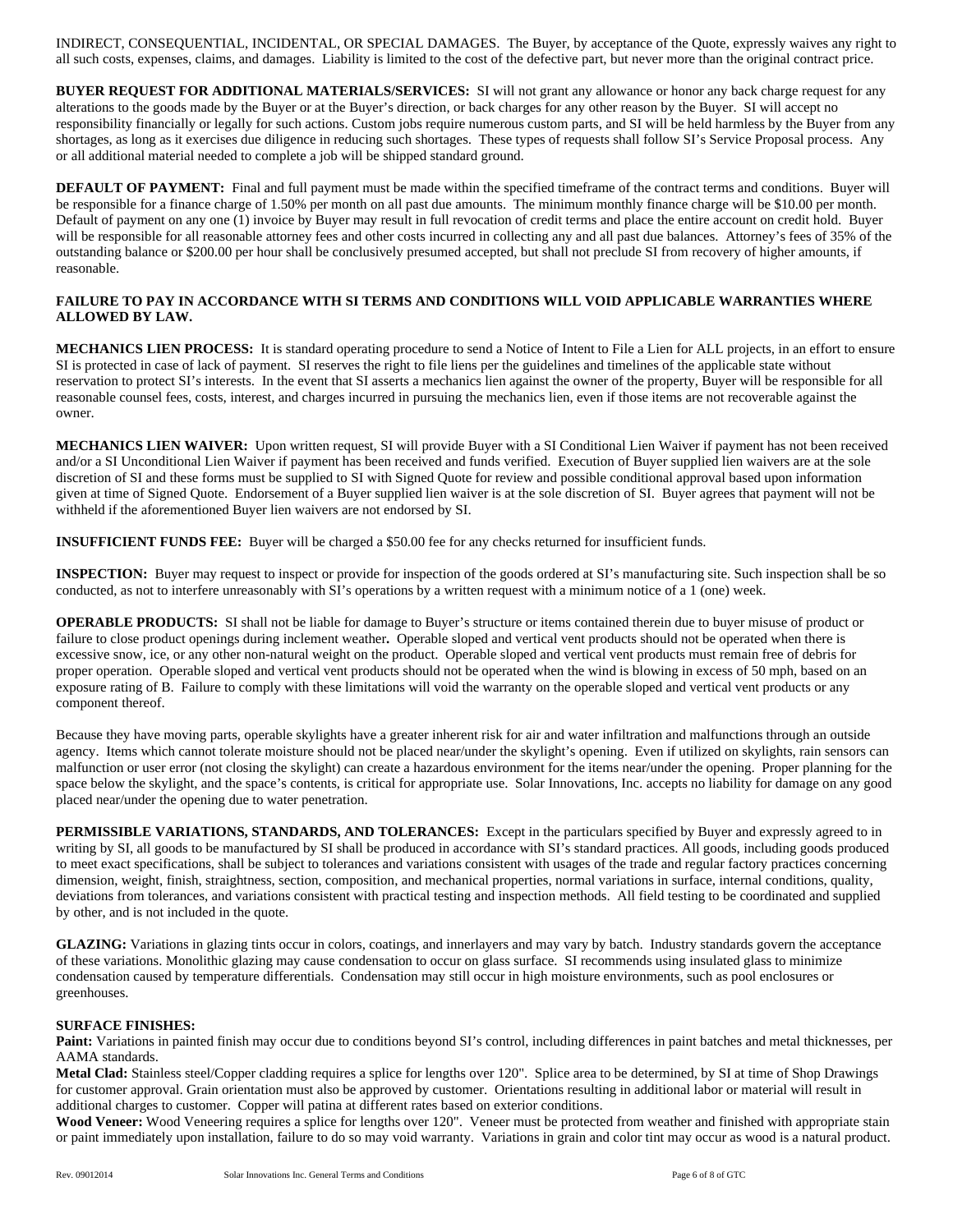**Anodize**: Anodized finishes are compliant with AAMA 611-12 Class I (Exterior Grade). Anodized finishes may vary in color tone within the industry standard ranges in relationship to batch processing and extrusion thicknesses. Light colored anodized finishes may show aesthetic color variations throughout the extrusion. Finishes will be the closest match to the industry standard or customer supplied color chip. SI is not responsible for finger prints, oil marks, or other imperfections in the mill aluminum surface.

**SPECIAL ORDERS:** If any material shall be manufactured and/or sold by SI to meet Buyer's particular specifications or requirements and material is not part of SI's standard line offered by it to the trade generally in the usual course of SI's business, Buyer agrees to defend, protect, and hold harmless SI against all suits at law or in equity and from all damages, claims, and demands arising from any actual or alleged infringement of any United States or foreign patent and/or any copyright, trademark, or other rights of any other party, and to defend any suit or actions which may be brought against SI for any alleged infringement because of the manufacture and/or sale of the material covered thereby. All hardware and accessories supplied or requested by customer that are outside of SI's standard offerings will be at Buyer's risk and SI cannot be held liable for any non conformance issues, non performance issues, or any other claims.

**INSURANCE:** SI carries adequate insurance coverage. These amounts are available for Buyer's review upon request. Any cost adjustment necessary to increase the coverage to meet buyer stipulated insurance requirements (above what SI currently carries) will be the responsibility of the Buyer. Certificates of Insurance are available upon request at the sole discretion of SI.

**TITLE TO DRAWINGS, PLANS, AND SPECIFICATIONS:** SI at all times shall be deemed the sole author of and shall have exclusive ownership of and title to, all designs, drawings, plans, and specifications, and all copyrights thereto, prepared or used in connection with this Quote. The Buyer shall be permitted to use such drawings, plans, and specifications only in connection with this Quote and shall not disclose such drawings, plans, or specifications to any person, firm, or corporation other than Buyer's employees, customers, subcontractors, or government inspectors. The Buyer shall, upon SI's request or upon completion of this Project, promptly return all drawings, plans, and specifications to SI. SI's drawings, plans, and specifications shall not be used by the Buyer or others on other projects, for additions to the same project or for completion of the same project after any material change to the project site or structure or more than twelve (12) months after SI's inspection of the project site. The Buyer shall place an appropriate copyright notice (reflecting SI's copyright ownership described above) on all copies, made by or at the direction of the Buyer, of the drawings, plans, and specifications, and shall not remove any copyright notices placed by SI thereon.

**CONFIDENTIALITY:** By receiving requested information provided by SI, Buyer and anyone acting on Buyer's behalf shall treat this information as confidential. No such information will be disclosed to any 3rd party without the written consent of SI. If any of the unauthorized disclosure occurs, SI reserves the right to take legal action necessary to protect its interests through the Commonwealth of Pennsylvania Court System.

Buyer agrees that if Buyer's customer, end-user, or any other party involved in Buyer's project communicates to SI that Buyer's work, conduct, management of a project or performance of service is deficient, SI may (at its option) conduct an investigation to determine the legitimacy of the customer's complaint and Buyer's compliance with SI's requirements and published service procedures. Buyer authorizes SI to communicate directly with Buyer's customer or other involved parties and conduct any such investigation. Buyer agrees to take such corrective actions as may be reasonably requested by SI. SI reserves the right to take any action needed to service the Buyer's customer or other involved party if, in SI's absolute discretion, Buyer fails to do so in a timely manner. In the event of breach by Buyer, SI shall be entitled to reimbursement of all reasonable costs incurred to service the Buyer's customer. Buyer acknowledges that its failure to adhere to the provisions of this paragraph shall constitute a material breach of this Agreement.

**BUILDING CODES:** SI's structures are designed to meet or exceed most known building code requirements. The Buyer should be aware that different localities have different code requirements pertaining to glazed structures. Notwithstanding the foregoing, interpretation of building code criteria and compliance with it is the sole responsibility of the Buyer or his agent(s). For this reason, SI SHALL NOT BE HELD LIABLE IN ANY RESPECT OR FOR ANY DAMAGES RESULTING FROM NONCOMPLIANCE IN ANY WAY WITH APPLICABLE LOCAL OR NATIONAL BUILDING CODE REQUIREMENTS.

**ENGINEERING AND DESIGN CONSIDERATIONS:** Shop Drawings provided may illustrate various anchoring clips available through SI. Each clip is engineered and designed to withstand a specified maximum allowable load based on the strength of the clip material and fasteners joining the clips to SI's materials. Since underlying bearing materials are unknown to SI, SI may not determine the appropriate anchoring conditions. Consult with a registered architect or engineer to obtain the loading condition requirements under local building codes in order to select the appropriate anchoring fasteners and clips to the existing structure. Where the underlying bearing materials are either unknown or found to be unsuitable by others, SI has available other means of supporting the ridge loads such as a column supported ridge beam. Where a column supported ridge beam is recommended, footers shall be supplied by others. Any increased engineering or material needs will be at the expense of the Buyer,unless otherwise agreed to in writing by SI. Quote is subject to an engineering review by SI before the project is released to drafting. SI reserves the right to withdraw bid or adjust price after Buyer has provided final design requirements including but not limited to seismic and/or hurricane regulations. SI does not recommend glass being provided by buyer or warrant panel sizing if glass is provided by Buyer due to Buyer's variations in glass production standards. It is the Buyer's responsibility to confirm panel sizes when glazing panels and adjusting shims to SI's panel sizing per Shop Drawings.The suitability of a quoted product for the intended use relative to live and dead loading requirements, design, thermal considerations, and conformance to all building codes is not the responsibility of SI. SI can provide preliminary design data only and it should be verified by a qualified professional structural engineer.

**RIGHT OF USE:** SI reserves the right to bid/quote project to other Customers of SI. SI shall have the right at any time, and from time to time, to photograph, or otherwise create copies, renderings or drawings, of the project and to reproduce such items for any purpose. Any photographs or renderings of projects used for marketing purposes must acknowledge SI as manufacturer in the event that SI deems there to be possible confusion of products. Warranty validation requires the receipt of interior and exterior photographs of the completed project. Buyer approves for publication (by print, electronic, presentation media or other means) any photographs, renderings, digital or print media of project provided by Buyer to SI. Buyer represents and warrants to SI that Buyer has the authority to authorize and license Rights of Use to SI. Buyer accepts all liability for any claims of infringement of said photographs, rendering, or any form of digital or print media. Buyer will defend, indemnify and hold SI harmless from claims of any third party arising out of SI's use of any such materials. All pricing provided assumes full rights will be provided. Additional charges will apply for "non-marketable projects" unless expressly agreed to in writing at time of Quote acceptance.

Rev. 09012014 Solar Innovations Inc. General Terms and Conditions **Page 7 of 8 of GTC**